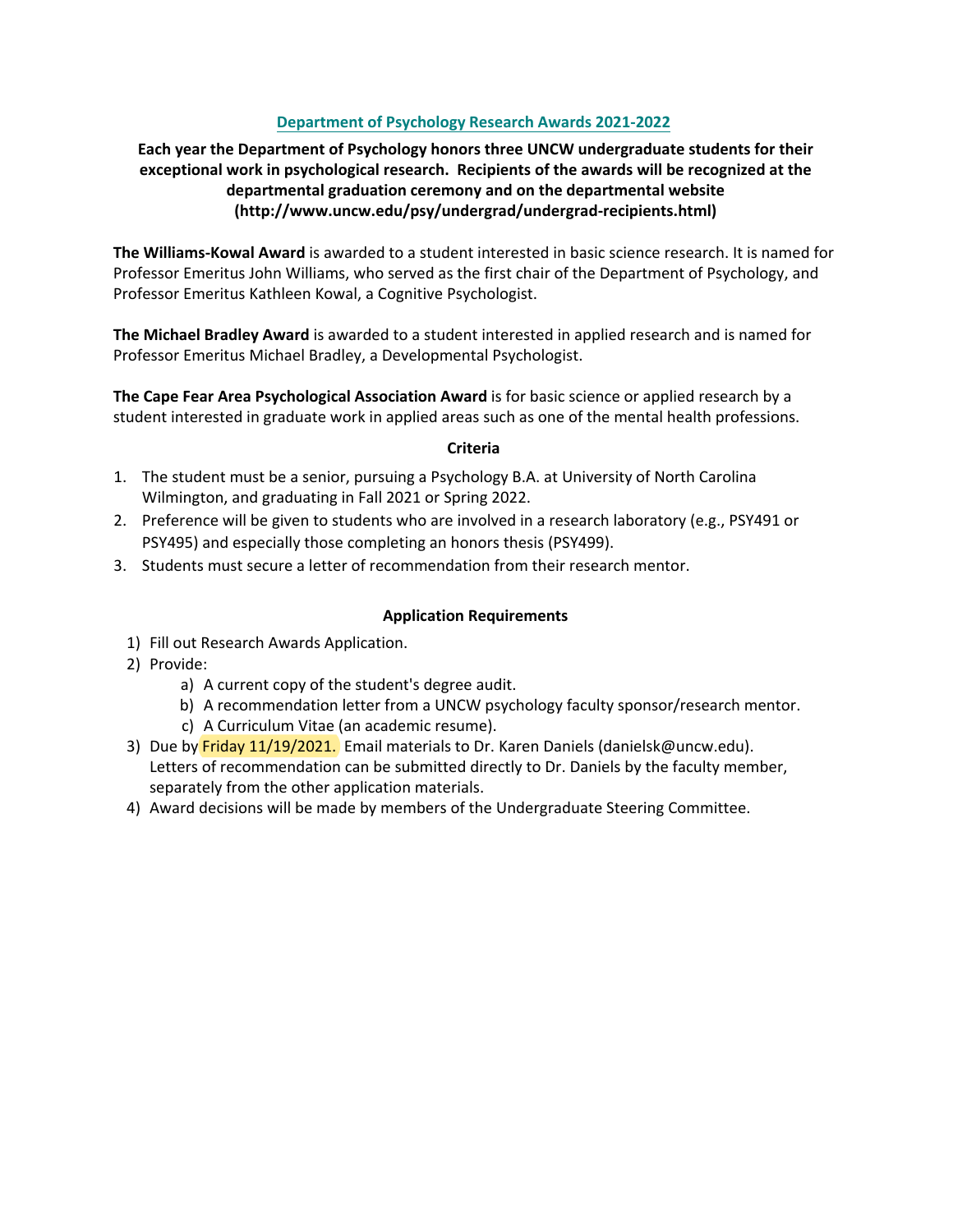Checkmark awards for which you are applying

Williams-Kowal (Basic Science)

- Michael Bradley (Applied Research)
- Cape Fear Psychological Award (Basic or Applied Research)
- 1. Student Name
- 2. Phone Number
- 3. Email Address
- 4. Student Number (850...)
- 5. Graduation Date
- 6. Overall GPA
- 7. Psychology GPA

### **Application Questions**

**8.** List all semesters have you been involved in research. Indicate whether they were DIS, honors, volunteer, or seminar credits.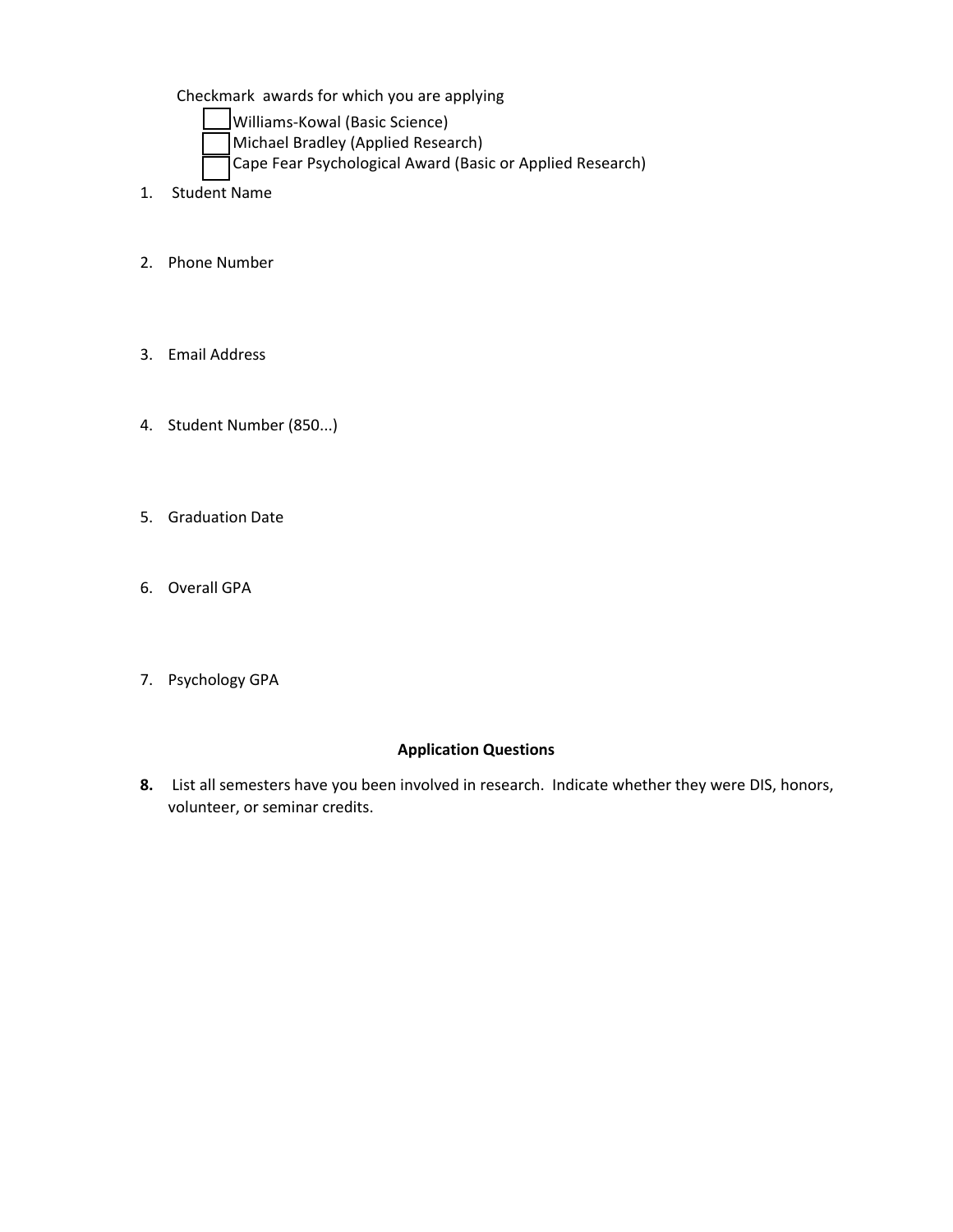- **.** Provide the name(s) of your faculty research advisor. Be sure to ask for a sealed letter of recommendation from this advisor.
- **.** Describe any awards you have received for this research.

**.** Describe your roles and responsibilities in the research.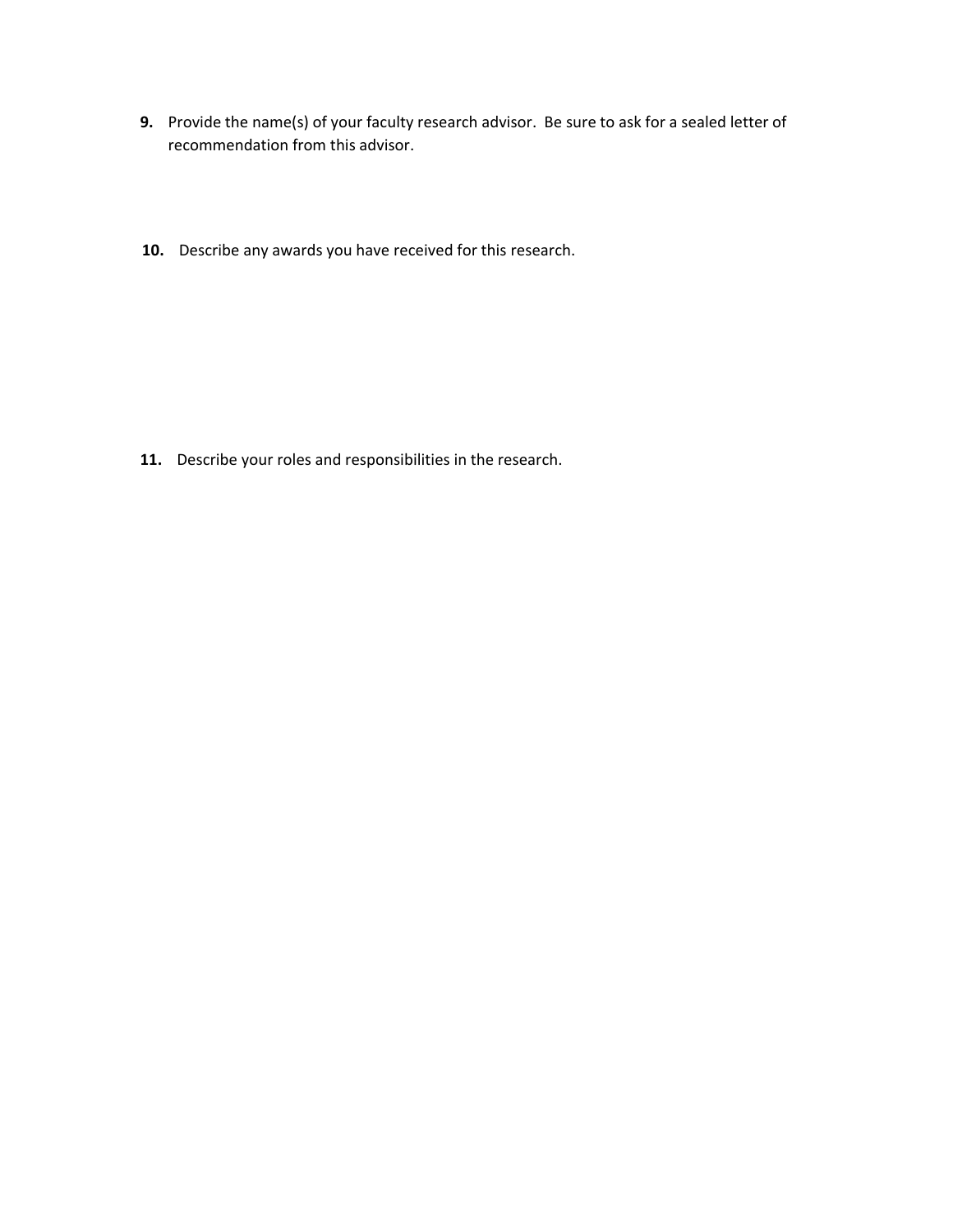**.** Describe why you are a good candidate for the award(s) for which you are applying:

**.** Have you published any part of this research or presented it at a conference? If so, please provide the journal reference and/or list the conference(s) at which you presented (or will present).

**4.** What are your career goals/plans upon graduation?